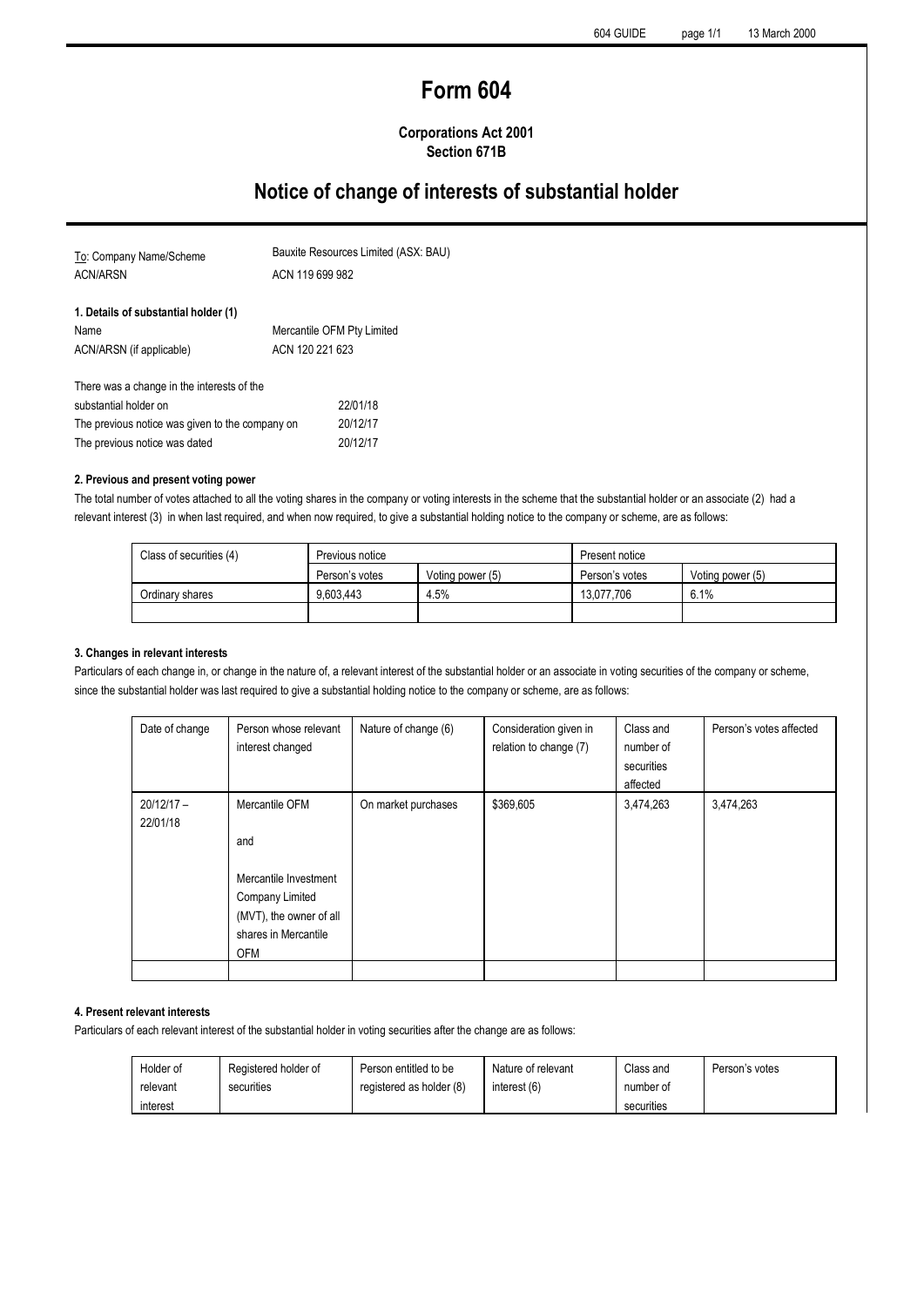|  | 604 GUIDE | page 2/1 | 13 March 2000 |
|--|-----------|----------|---------------|
|--|-----------|----------|---------------|

| Mercantile       | One Managed           | Mercantile Investment | Has the power to control   | 13,077,706 | 13,077,706 |
|------------------|-----------------------|-----------------------|----------------------------|------------|------------|
| <b>OFM</b>       | Investments Ltd (OMI) | Company Ltd           | the disposal of and/or the |            |            |
|                  |                       |                       | exercise of voting rights  |            |            |
| and              |                       |                       | attached to securities     |            |            |
|                  |                       |                       | held by OMI and so has     |            |            |
| Mercantile       |                       |                       | a relevant interest under  |            |            |
| Investment       |                       |                       | section 608(1) of the      |            |            |
| Company          |                       |                       | Corporations Act           |            |            |
| Limited (MVT),   |                       |                       |                            |            |            |
| the owner of all |                       |                       |                            |            |            |
| shares in        |                       |                       |                            |            |            |
| Mercantile       |                       |                       |                            |            |            |
| <b>OFM</b>       |                       |                       |                            |            |            |

#### **5. Changes in association**

The persons who have become associates (2) of, ceased to be associates of, or have changed the nature of their association (9) with, the substantial holder in relation to voting interests in the company or scheme are as follows:

| Name and ACN/ARSN (if applicable) | Nature of association |
|-----------------------------------|-----------------------|
|                                   |                       |
|                                   |                       |

### **6. Addresses**

The addresses of the persons named in this form are as follows:

| Name                                  | Address                                        |
|---------------------------------------|------------------------------------------------|
| Mercantile Investment Company Limited | Level 5, 139 Macquarie Street, Sydney NSW 2000 |
| Mercantile OFM Pty Ltd                | Level 5, 139 Macquarie Street, Sydney NSW 2000 |
| One Managed Investments Limited       | Level 11, 20 Hunter Street, Sydney NSW 2000    |

# **Signature**

print name Gabriel Radzyminski capacity Director

**sign here**  $\sqrt{2}$  date 23 January 2018

# **DIRECTIONS**

- (1) If there are a number of substantial holders with similar or related relevant interests (eg, a corporation and its related corporations, or the manager and trustee of an equity trust), the names could be included in an annexure to the form. If the relevant interests of a group of persons are essentially similar, they may be referred to throughout the form as a specifically named group if the membership of each group, with the names and addresses of members is clearly set out in paragraph 7 of the form.
- (2) See the definition of "associate" in section 9 of the Corporations Act 2001.
- (3) See the definition of "relevant interest" in sections 608 and 671B(7) of the Corporations Act 2001.
- (4) The voting shares of a company constitute one class unless divided into separate classes.
- (5) The person's votes divided by the total votes in the body corporate or scheme multiplied by 100.
- (6) Include details of:
	- (a) any relevant agreement or other circumstances because of which the change in relevant interest occurred. If subsection 671B(4) applies, a copy of any document setting out the terms of any relevant agreement, and a statement by the person giving full and accurate details of any contract, scheme or arrangement, must accompany this form, together with a written statement certifying this contract, scheme or arrangement; and
	- (b) any qualification of the power of a person to exercise, control the exercise of, or influence the exercise of, the voting powers or disposal of the securities to which the relevant interest relates (indicating clearly the particular securities to which the qualification applies).

See the definition of "relevant agreement" in section 9 of the Corporations Act 2001.